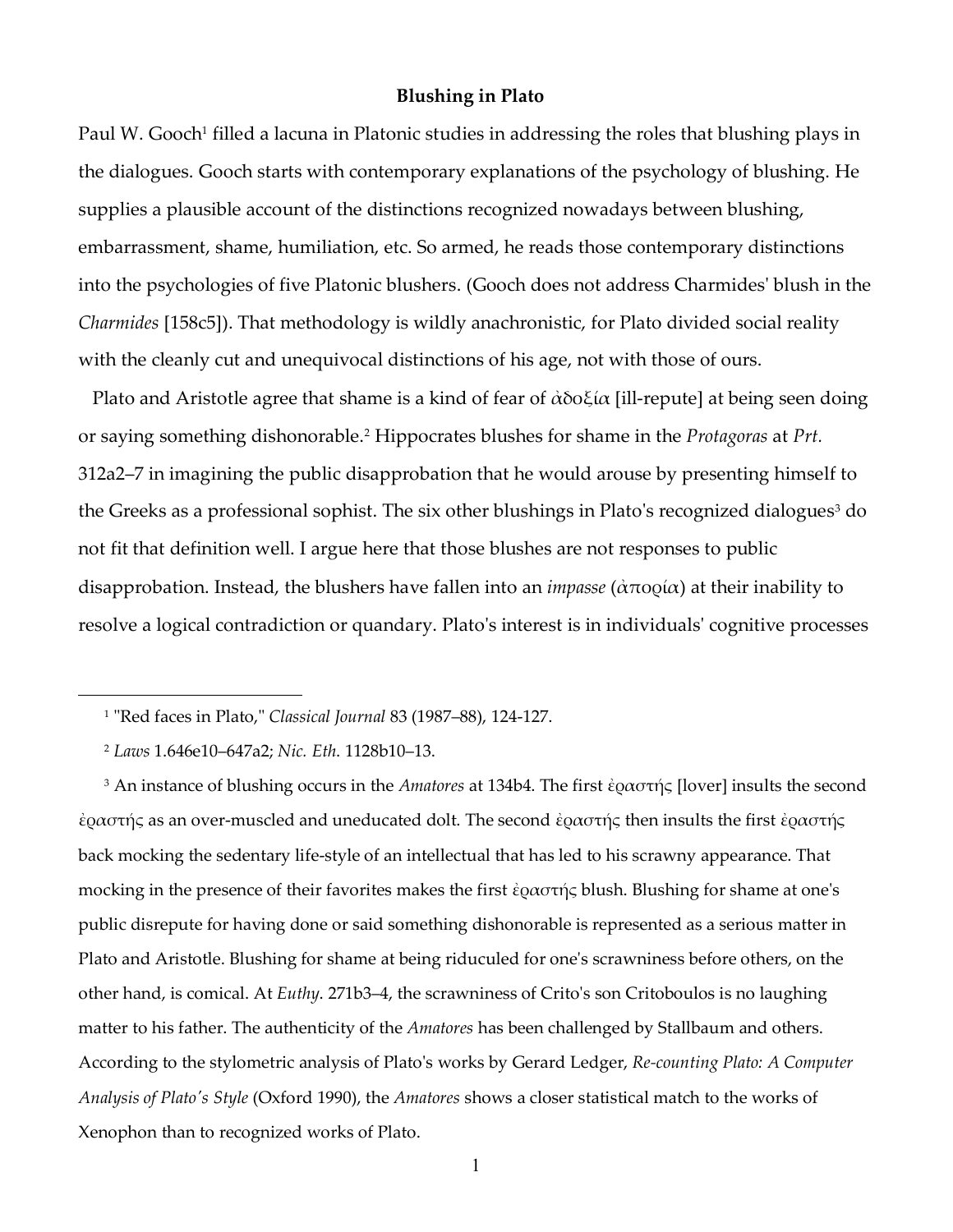rather than their reactions to the opinions of the many.<sup>4</sup> Blushing for shame in the case of Kleinias, Lysis, Charmides, Dionysodorus, Hippothales and Thrasymachus is self-directed and autonomous.

# **Kleinias blushing**

The association of blushing for shame and the inability to resolve a contradiction is established when Euthydemus asks Kleinias yet another trick question about the verb μανθάνω (*Euthy*. 275d3–6):

 O Kleinias, regarding human beings who are learning, are they the wise or the unknowing?

And the youngster, faced with such a great question, blushed and in a state of  $\alpha \pi$ ooi $\alpha$ looked to me.

Socrates presently explains to Kleinias that Euthydemus and Dionysodorus have been confusing him by exploiting the ambiguous meaning of the verb  $\mu \alpha \nu \theta \dot{\alpha} \nu \omega$ , pointing out that "the same word is used for people who are in the opposite conditions of knowing and not knowing."<sup>5</sup> *In silence*, Kleinias blushes at his inability to answer a trick question. He looks to Socrates for help. He is not blushing at the disapprobation of others for doing or saying something dishonorable.

# **Lysis blushing**

According to the principles applying to friendship that Socrates has examined,<sup>6</sup> no one enjoys

<sup>4</sup> At *Cr*i. 44c6–7, Socrates advises Crito not to concern himself with the disapprobation of others.

<sup>5</sup> Translation of Walter Rangeley Maitland Lamb, Loeb Classical Library, *Plato, with an English Translation* (Cambridge, MA 1924), 393. Unless otherwise indicated, translations of the Greek are mine. I follow the text of John Burnet, *Platonis Opera* (Oxford 1901–1906).

<sup>6</sup> Socrates examines "likeness" (τὸ ὅμοιον), "affinity" (τὸ οἰκεῖον), "opposition" (ἐναντία), "usefulness" (τὸ χρήσιμον), "the good" (τὸ ἀγαθόν), "the bad" (τὸ κακόν), the self-sufficiency of the good (Ὁ δέ γε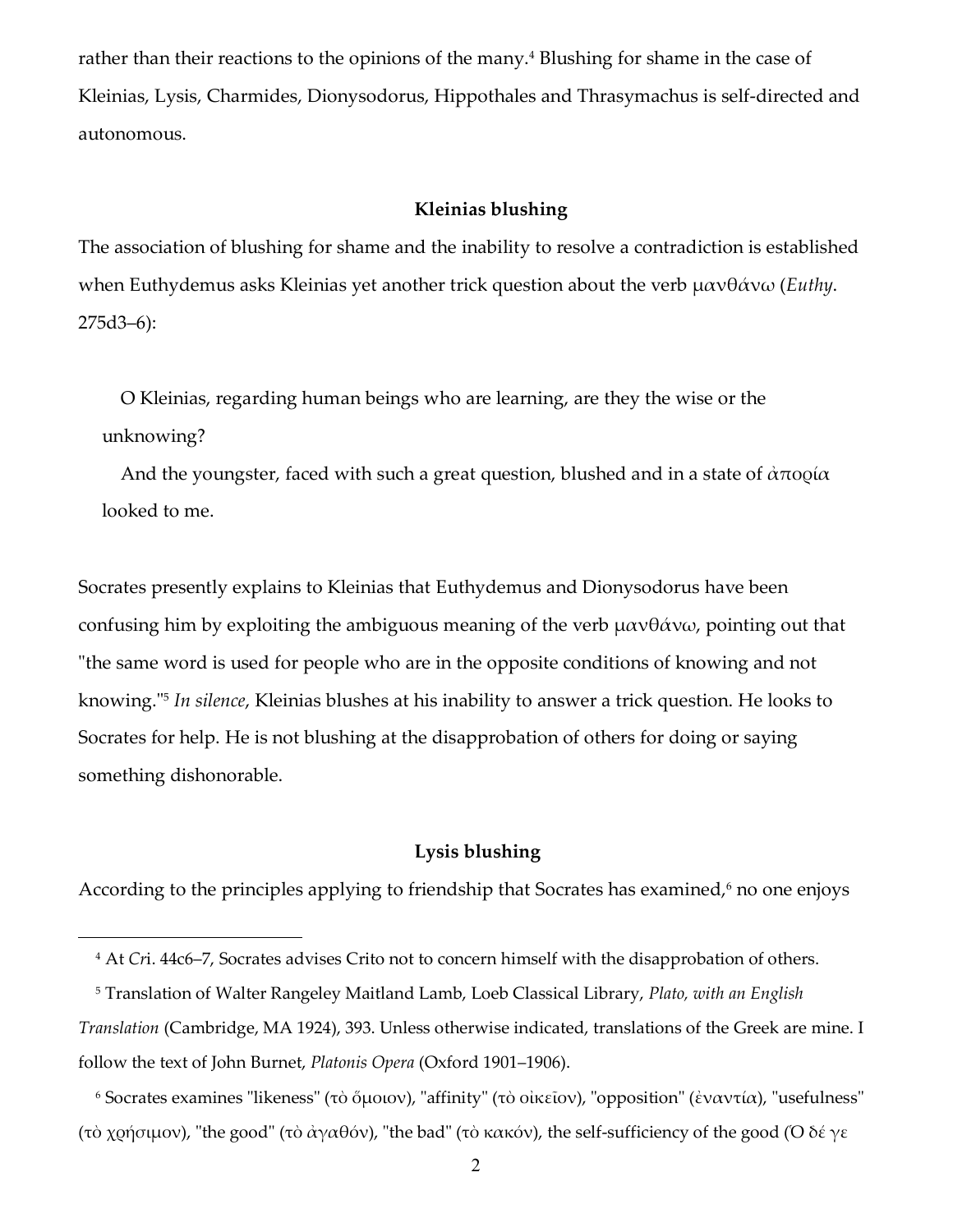reciprocal friendship (*Lys*. 213c5–8):

 $\overline{a}$ 

 "How then will we deal with it," said I, "if neither those befriending (*sc*. unilaterally) will be friends nor those being befriended (*sc*. unilaterally) will be friends nor those (sc. reciprocally) befriending and being befriended?"

 The provisional theories about friendship that Socrates has examined, each severally and in sum, negate the fact that in real life, Lysis and Menexenus enjoy reciprocal friendship. Menexenus declares with an oath that "there is no good way through for me (*sc*. to resolve that contradiction between theory and reality)" (οὐ πάνυ εὐπορῶ ἔγωγε). Lysis comes to the same conclusion and blushes (*Lys*. 213d2–3):

 "Nor to me, Socrates, does there seem (*sc*. to be a way to resolve that contradiction)," said Lysis, and as he spoke he blushed.

 Recognizng his inability to resolve the contradiction between theory and the fact of his reciprocal friendship with Menexenus in real life, Lysis blushes. He is not blushing because he is embarrassed before others that he spoke though he did not intend to. Aside Plato's authorial omniscience, Lysis cannot imagine that others are privy to his intention.

# **Charmides blushing**

Charmides blushes when Socrates asks him a trick question (*Chrm*. 158c3–d6):

 So tell me yourself whether you agree with him (*sc*. Critias), and that you affirm that you are already sufficiently provided with  $\sigma\omega\varphi$  (prudence), or are you deficient in it?

Unlike Kleinias' mute appeal to Socrates for help, Charmides has no need of a third party to

ἱκανὸς οὐδενὸς δεόμενος κατὰ τὴν ἱκανότητα [*Lys*. 215a7–8]), the infinite regress of the first friend (πρῶτον φίλον), and the intermediate (τὸ οὔτ' ἀγαθὸν οὔτε κακόν).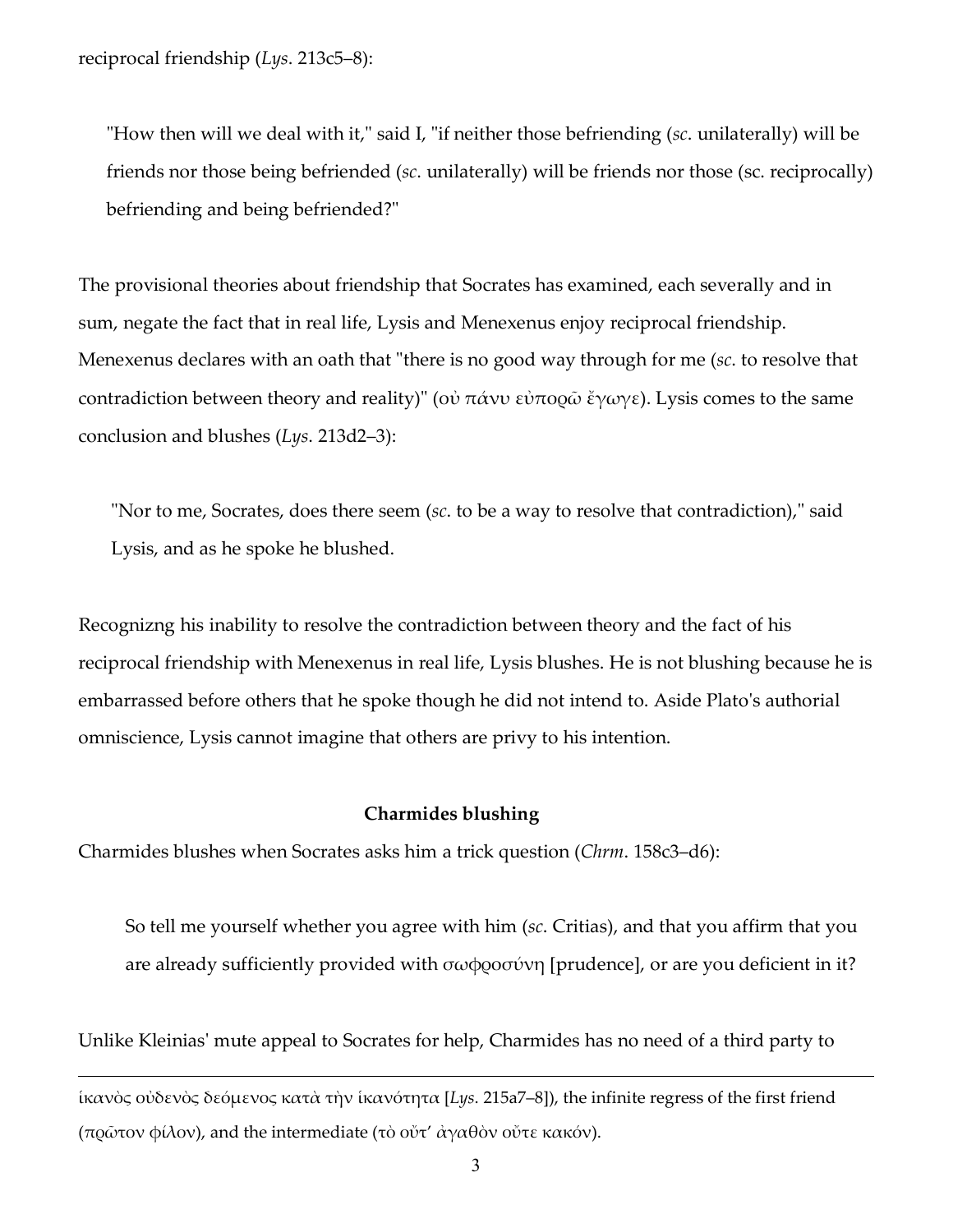understand and explain why Socrates' question is unanswerable:

At this Charmides blushed . . . and said "Were I to deny that I am  $\sigma \omega \phi \rho \omega \nu$  [prudent], it would be an odd thing to say and I would be calling Critias and many others liars to whom I seem to be σώφρων, as he (*sc*. Critias) says. Were I to claim it and praise myself, it will likely be seen as hateful. So I am unable to answer you."

 Charmides blushes for shame and explains why he is unable to answer Socrates' question. Charmides has not aroused ἀδοξία, for he has kept *stumm*, neither claiming to possess σωφροσύνη nor denying that he possesses it. He blushes for shame, a somatic affect that accompanies the realization that he is unable to answer Socrates' trick question, just as Kleinias blushed for shame because he was unable to answer Euthydemus' trick question.

# **Hippothales blushing**

In the *Lysis*, Hippothales blushes twice at 204b5 and 204c and does not name the boy he loves. Socrates' insistent questioning has cast him back into an existential *contretemps* which he is unable to resolve, that the boy he loves hates him.<sup>7</sup>

#### **Hippothales turned all sorts of colors**

Hippothales is said to have changed color at *Lys.* 222b2 when he heard Lysis and Menexenus begrudingly acknowledge that social necessity devolved on them to be friendly to a lover, be he ever so uncongenial. Hippothales' suit had been rebuffed by Lysis because the boy found him hateful. Lysis does not find Hippothales οἰκεῖος [congenial].The faces of Caucasians redden in

<sup>7</sup> Ktesippos alleges that aforetimes Hippothales spoke and sang the boy's name at every opportunity. Perhaps Ktesippos is referring to a time *before* Lysis rejected Hippothales. We do not know whether his companions mocked Hippothales or consoled him when they heard of his failure. Perhaps only Ktesippos knew of Hippothales' failed courtship having been informed thereof by his *paidika* Menexenus who is Lysis' best friend. It is not said whether Lysis ever heard Hippothales' encomnia of Lysis' ancestry.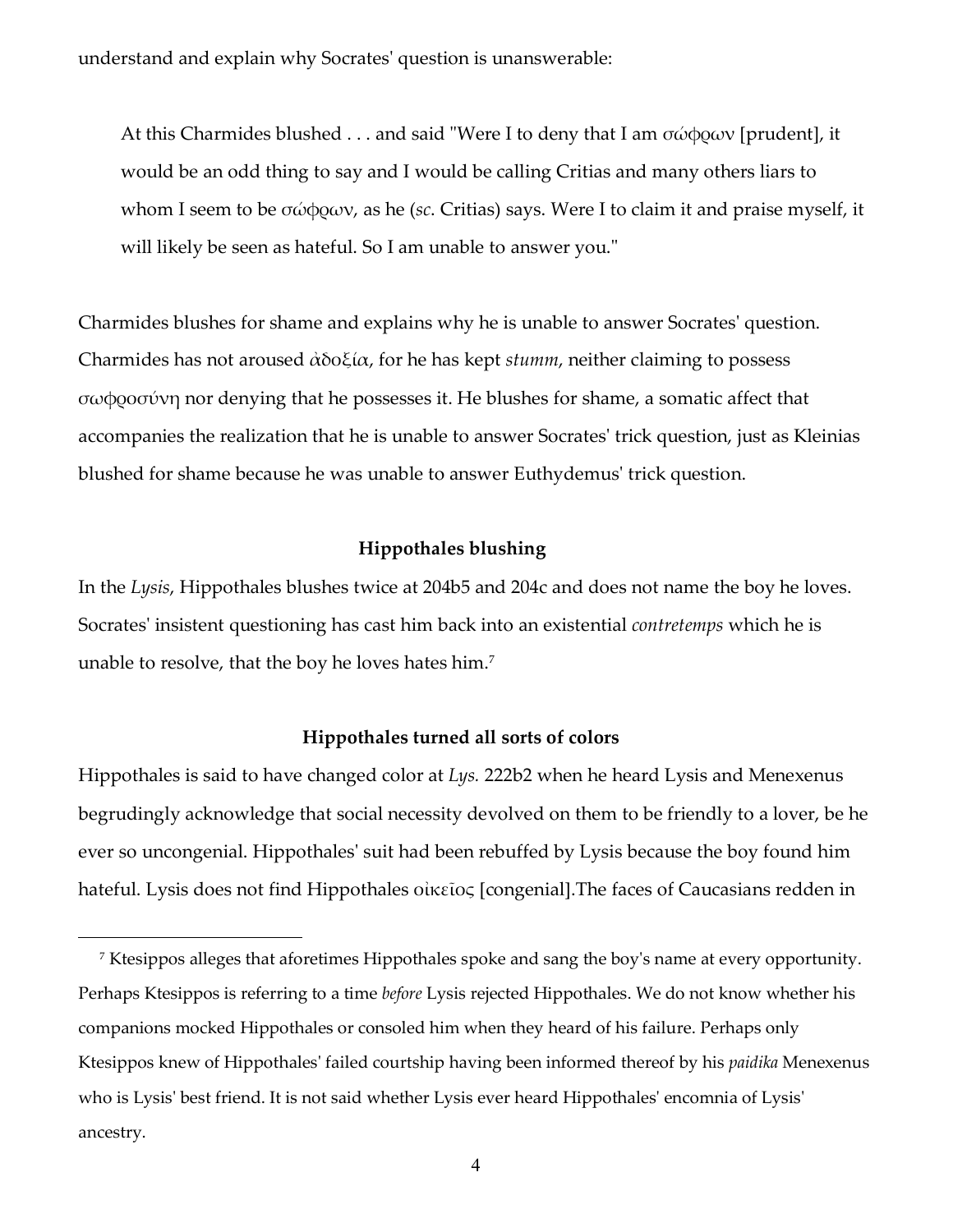anger, $^8$  for shame, and in sexual arousal. $^9$  Hippothales is not angry. Nor is he blushing for shame. It may be inferred from his altered coloring and the pleasure accompanying it that he is sexually aroused by the prospect of successfully renewing his courtship of Lysis, and having his way with a beautiful boy.<sup>10</sup> As Hippothales is not feeling shame, the verb ἐρυθριάω would be the wrong word to designate his coloring, so Plato must make do with a circumlocution.

### **Thrasymachus blushing**

It is hard to believe that Plato intended Socrates' negation of Thrasymachus' description of unjust rulers in history to be taken seriously.<sup>11</sup> Thrasymachus blushes because Socrates' analogy of the doctor, a λόγος [theory] which the sophist grudgingly accepts as proved, contradicts his historically accurate description of the unjust ruler who "takes more" than other would-be rulers and subjects alike. If it is true that a knowing and excellent (ἀγαθός) doctor *qua* doctor is not in competition with and does not "take or have more" (πλεονεκτεῖν) than other competent doctors, and advantages patients by perscribing medicines and effecting therapies according to best medical practice, it is no less true that knowing and excellent wrestlers, runners, competitors in every category at the Games, generals, admirals, soldiers all intend to prevail

8 Cf. A. Merla & G. L. Romani, "Thermal Signatures of Emotional Arousal: A Functional Infrared Imaging Study," *Proceedings of the 29th Annual International Conference of the IEEE EMBS Cité Internationale, Lyon, France* (2007), 248–249; Tarja Peronmaa & Maria Oikkonen, "Red color facilitates the detection of facial anger–But how much?" *Plos|One* 14 (2019), 1–13.

 $\overline{a}$ 

9 Cf. Amanda C. Hahn, Ross D. Whitehead, Marion Albrecht, Carmen E. Lefevre & David I. Perrett, "Hot or not? Thermal reactions to social contact;" *Biol. Lett.* 8 (2012), 864–867. Characteristically of the period, Charles Darwin omits sexual arousal from his account of blushing in *The Expression of the Emotions in Man and Animals,* Chapter 13, 1872.

<sup>10</sup> The phenomenon of sexual arousal is also represented at *Chrm*. 155d3**–**4: (*sc*. the body of) Socrates became enflamed and his soul seemed to bound from his body when beautiful Charmides' cloak fell open and Socrates saw his genitals (εἶδόν τε τὰ ἐντὸς τοῦ ἱματίου καὶ ἐφλεγόμην καὶ οὐκέτ᾽ ἐν [*sc*. οἴκῳ] ἐμαυτοῦ ἦν). Cf. this author's "A note on *Charmides* 168e9–169a1," *Hermes* 109 (1981), 126–128 .

<sup>11</sup> Cf. Julia Annas, *An Introduction to Plato's "Republic*" (Oxford 1981), 52: "But of course the reader is not satisfied that Socrates has in fact won the argument."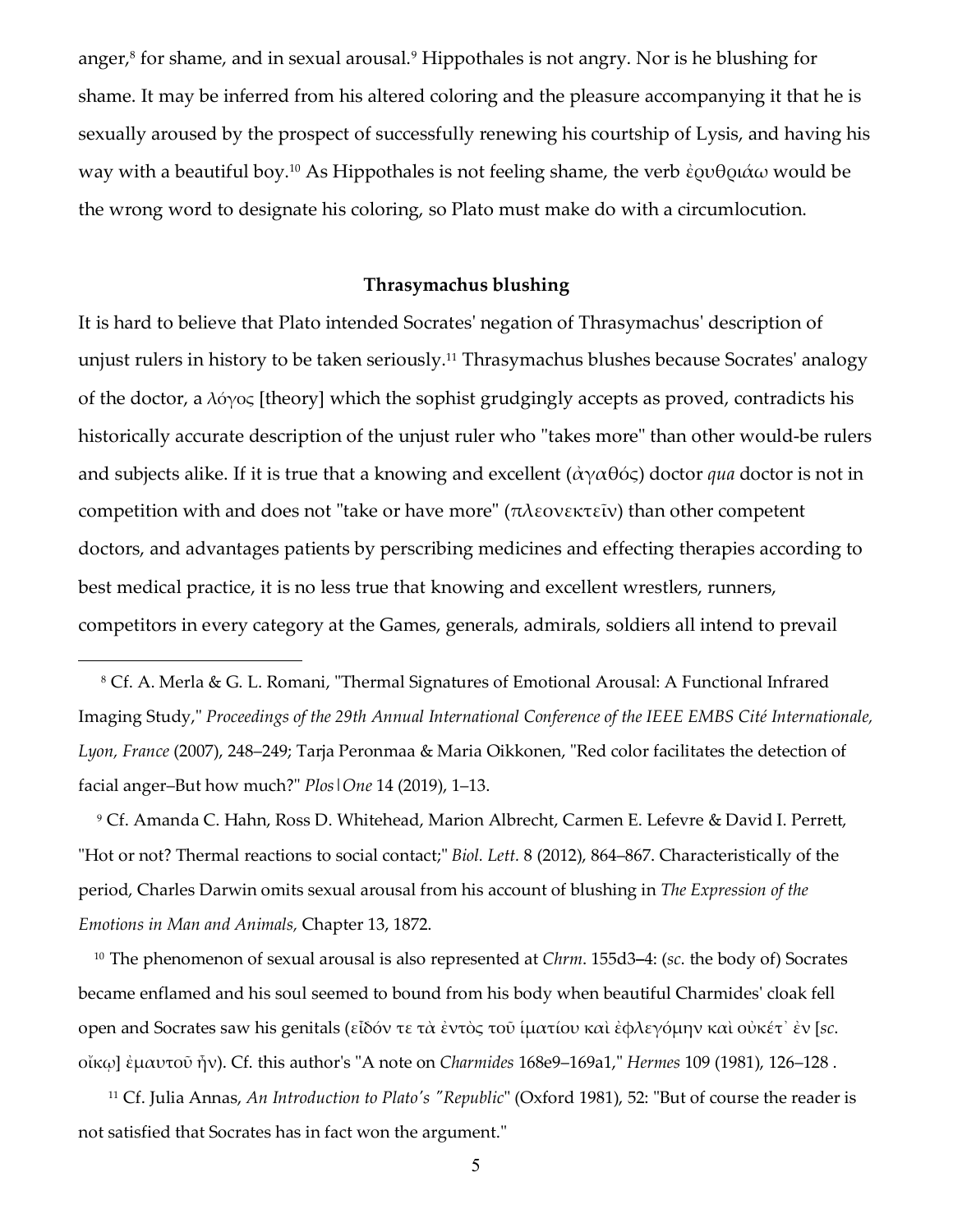over those against whom they strive. And unlike the doctor's concern for her patients, knowing and excellent game-hunters, fishermen, herdsmen and cooks all exploit the objects of their sciences. Unjust rulers would seem to fall naturally into that class of profession. Having formally accepted the tendentious analogy about the practice of excellent doctors, Thrasymachus blushes at finding himself in the cognitive *impasse* of being unable to resolve the contradiction between his historically accurate description of unjust rulers prevailing over others and the perscriptive proposition that Socrates has argued him into. The extremely selfconfident Thrasymachus has never been ashamed by the disapprobation of others, as Socrates reports. His blush for shame here accompanying his recognition of a unresolvable cognitive quandary is self-directed and autonomous.

### **Dionysodorus blushing**

 Euthydemus expounds a novel epistemology that postulates knowing as an absolute condition of an individual transcending time and space. If Socrates knows all things now, it follows that he knew all things when a child and before he was procreated and before the earth and heaven came to be, if Euthydemus wills it.<sup>12</sup> To sabotage the brothers'  $\lambda \acute{o} \gamma$ os, Socrates introduces the *problématique* of an all-knowing individual uttering a falsehood (*Euthy*. 296e3–297a2):

 "How am I to assert that I know certain things, Euthydemus? For instance, that good men are *un*just? Tell me, do I know that or do I not know that?" "You know it indeed," he said. "Precisely what?" I said. "That good men are *not* unjust." "That is well known of old," I said. "But I am not asking you that. Rather (*sc.* I am asserting) that good men are *un*just. Where did I learn that?"

Unlike his brother, Dionysodorus clearly heard Socrates uttering a falsehood. Euthydemus mishears Socrates' falsehood conforming the words to his understanding of the matter. When

<sup>&</sup>lt;sup>12</sup> The sophists' λόγος is a broad-brush parody of Plato's own great λόγος which notoriously privileges absolute knowledge and deprecates the real world. It would have occurred to Plato that his theory of the ideas might be a self-willed mental construct.